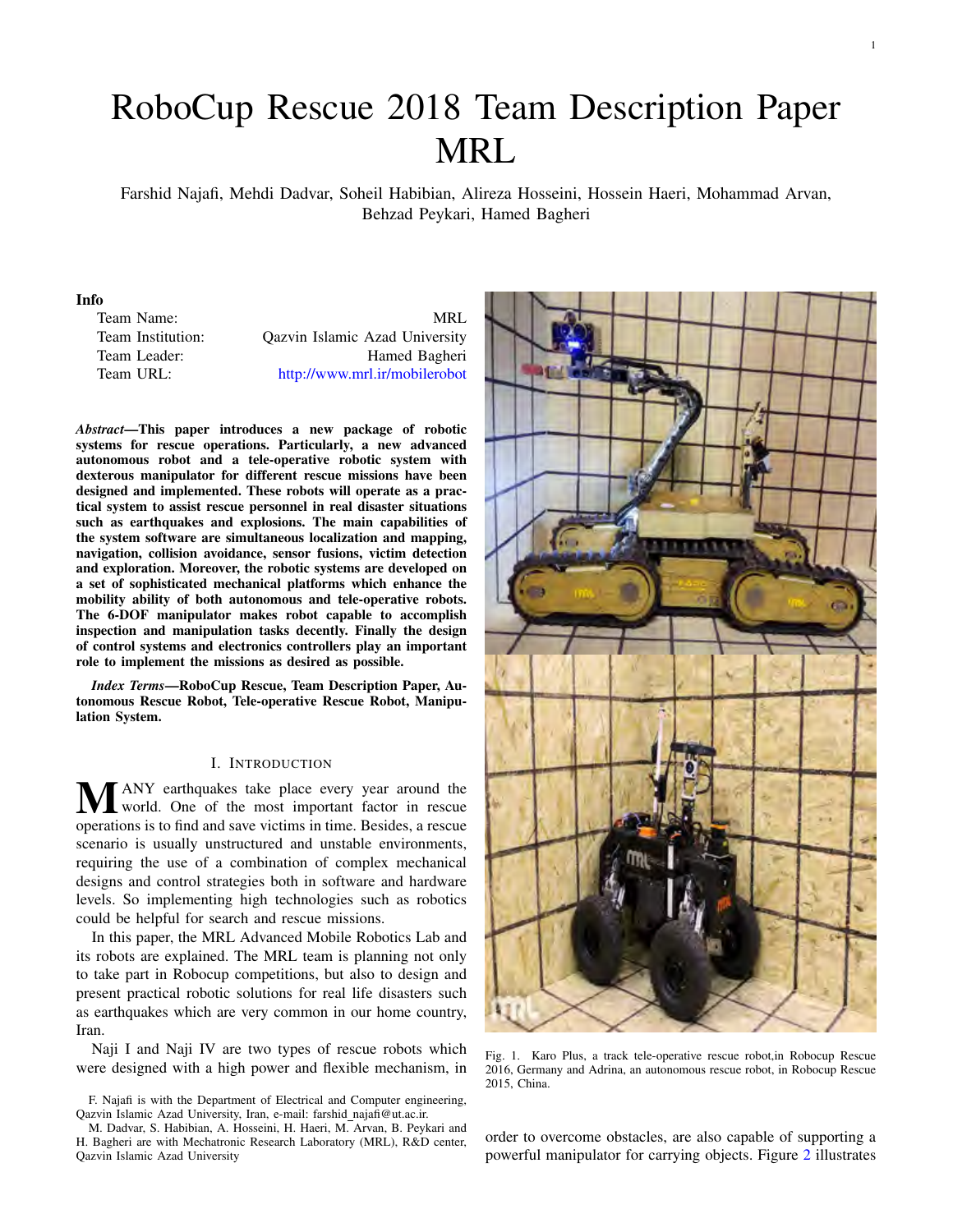NAJI-I in Robocup 2005 and Naji IV in Robocup 2008. Naji



Fig. 2. a: Naji I in Robocup Rescue 2005, Japan. b: and Naji IV in Robocup Rescue 2008, China.

III is a modified version of Naji I which is more powerful and flexible while it is lighter and smaller. In 2008, a new Autonomous robot Naji V was designed for the competitions. Figure 3 illustrates the Naji V and Naji III in Robocup 2008. There are so many rough and hard terrains in a disaster situation, therefore, the rescue robot should be fast enough and low weigh to pass and explore environment quickly while remain stable. Thus a new mechanical design with 4 arms named Naji VI was developed in 2008 which is equipped to roller cylinders in its bottom. Naji VI with the new stylish is now more stable and efficient than previous ones, plus, using a new mechanical design in NAJI-VI makes this robot more effective in step-fields. In other word, Naji VI is a combination of Naji I and Naji III. By this new design, the capability of Naji I in climbing and the excellences of Naji III in stepfield passing were combined. Figure 4 illustrates Naji VI in



Fig. 3. Naji V (Autonomous Robot) and Naji III in Robocup Rescue 2008, China.

## Robocup 2007.

For Robocup 2010 competitions, two new robots were designed; Naji VII a tele-operative robot and Viana an autonomous robot. Viana, facilitated by most required sensors, is an autonomous mobile robot to carry out different research programs and is also suitable for the radio off zone arena. Due to improvements in autonomous field the mechanical platform of autonomous robot is improved as well. Therefore, Viana uses a four wheeled differential moving system so that it can cross easily the sloped floor arenas. Scorpion, the next generation of tele-operative robot, consists of 4 flippers attached to the main body. Each of these flippers has two links as shown in figure 5. Second part of each flipper has a selfrelative rotation to the first part of the flipper with a series of gears. This causes the robot to have a capability of driving both parts of the flipper with one motor and gearbox. This property helps robot to have more flexibility in rough terrain. Another marked property of this robot is using light-weighted materials. For example, fiber carbon, titanium and aluminum are used for the main body and the other parts. Power train system contains two Maxon DC motors coupled with worm gearboxes which speed up the robot up to 0.5m/s. Team MRL achieved 1st place in Mexico 2012 Robocup competition. Ario is an unmanned ground vehicle (UGV) designed for a wide range of rescue missions. It easily climbs stairs, rolls over rubble and navigates narrow passages. Its timing pulleys equipped with an integrated suspension system isolates vehicle from road noises and vibrations. Power train system consists of two bevel gearboxes that are directly coupled to driver shafts. Ario moves by tract belt system designed and fabricated specially to deliver a high driving force to the UGV.

A new version of tele-operative robot, Karo, was designed and fabricated in 2015. The main purpose of this improved design, was to achieve reliable mechanical platform, efficient power transmission and sophisticated control system. Most of the rescue robots are required to perform tasks in real disaster sites, which demand accurate, light weight and soft-controlled manipulators. Manipulating objects and finding the victim's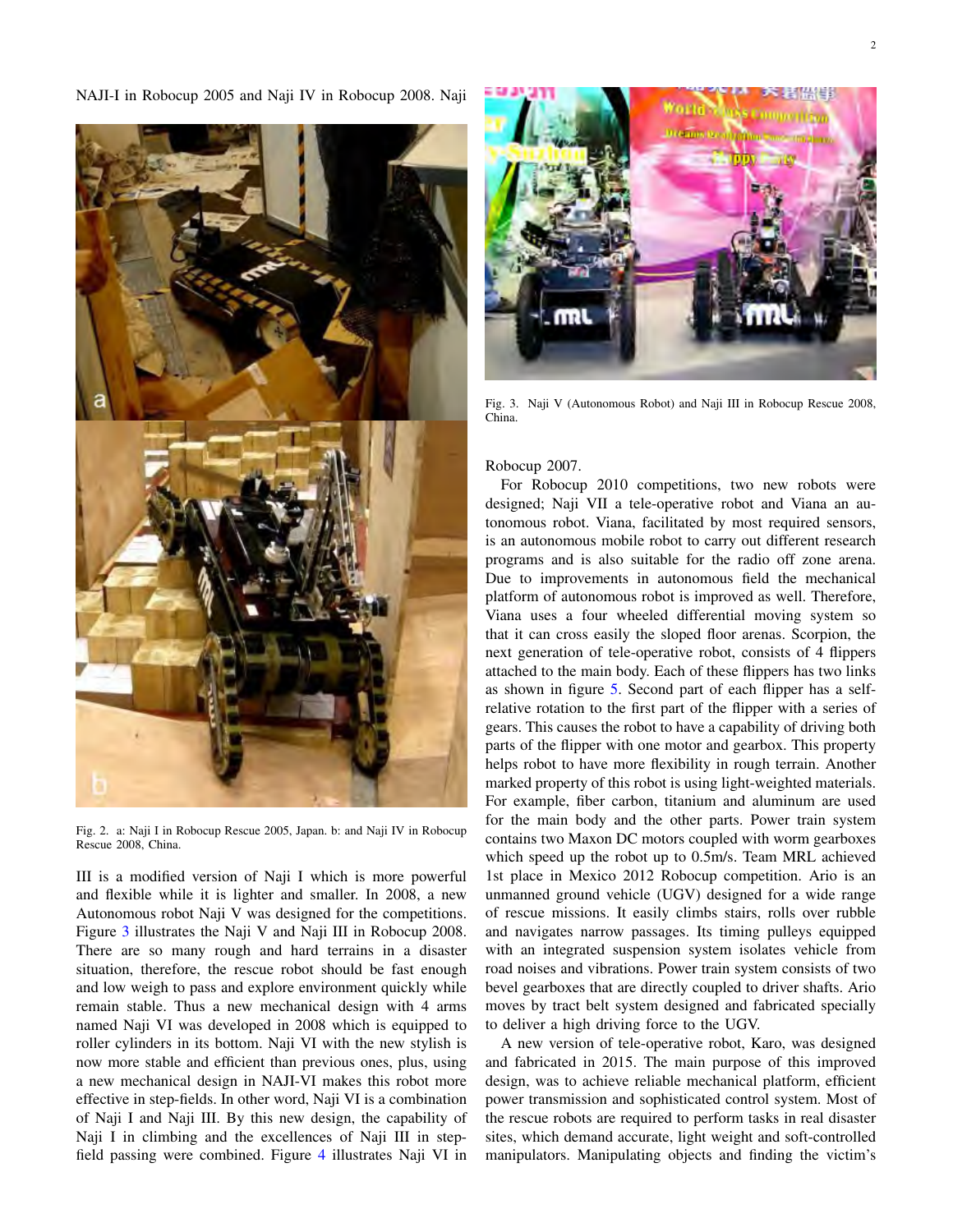

Fig. 4. a: Naji VI in Robocup Rescue 2007, US. b: Naji VI in Robocup Rescue 2009, Austria.

location are the most critical tasks in rescue missions. In addition, the manipulator should enjoy light weight and rigid structure with sufficient degrees of freedom (DOF).

Adrina is designed and implemented in order to move in rugged trains. In comparison with Viana, Adrina uses double wishbone suspension and steering for each wheel independently. Suspension system increases the robot's stability as it enters in an uneven train and prevents the robot from being overturned. Independent steering for each wheel in Adrina's design increases its maneuvering on unstructured environments.

# II. SYSTEM DESCRIPTION

Since most of the idea generation processes and development procedures have been progressed in the laboratory, some brief descriptions of hardware, software, communication and human-robot interface are provided in this section.



Fig. 5. Scorpion in Robocup Rescue 2012, Mexico.



Fig. 6. a: Ario in Robocup Rescue 2014, Brazil. b: Karo in Qazvin firefighter's training camp, Iran.

# *A. Hardware*

A brief description about hardware of Karo, tele-operative rescue robot, and Adrina, autonomous rescue robot, is explained here:

*1) Electronics:* Robot control system includes a main unit, which is designed based on ARM-cortex m3 microcontroller, LPC1768. This unit is equipped with ethernet, CAN and RS-485 interfaces in order to communicate with driver motors and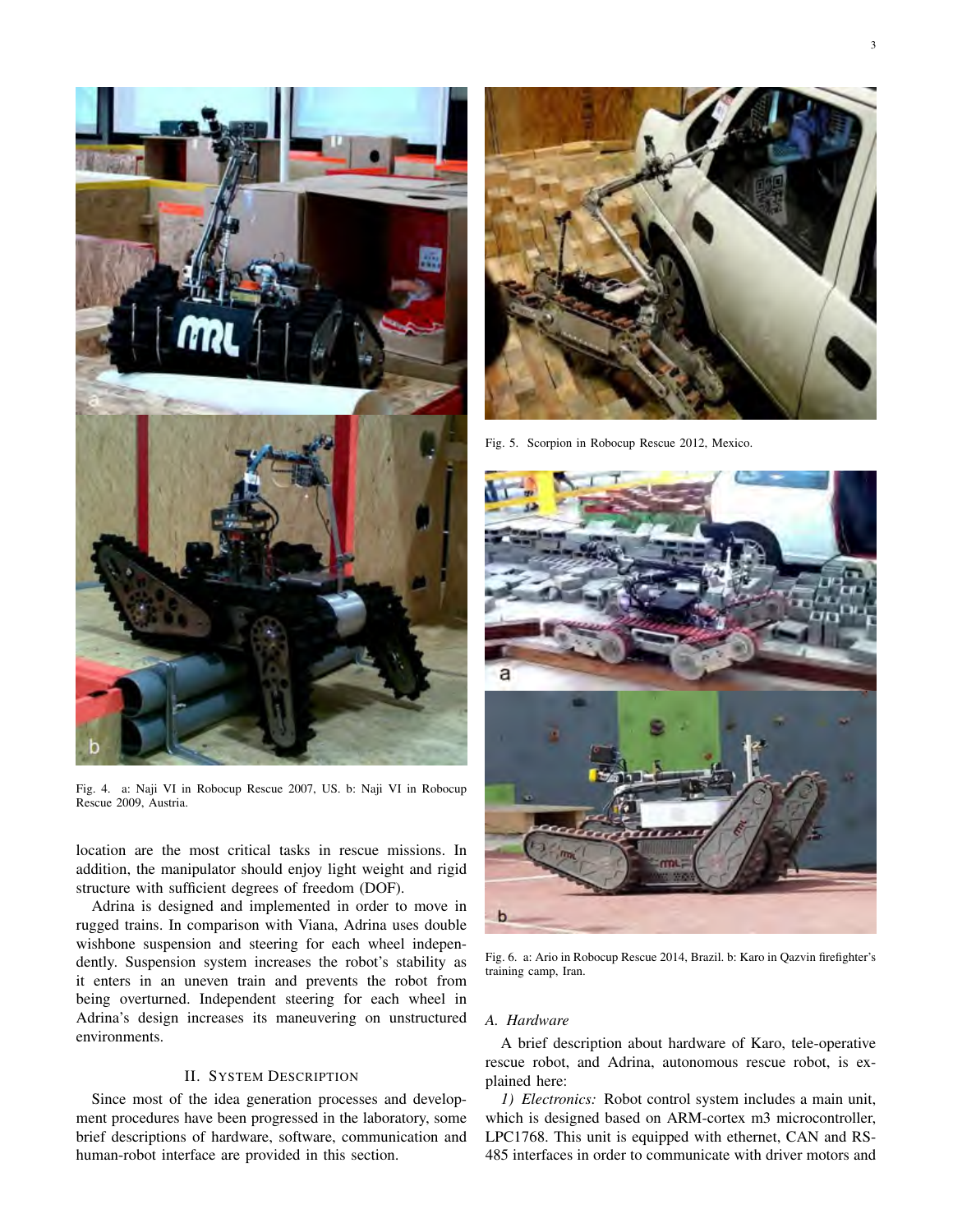

Fig. 7. Adrina in Robocup Rescue 2015, China.

wireless device.



Fig. 8. ARM-based main controller.

*2) Manipulation:* The manipulator has 6 DOFs which is capable of reaching 140 cm. In this manipulator, three out of the six motors are placed before the first link. Power transmissions utilize timing belts, ball screws and sophisticated ball bearing arrangements. These power trains provide an accurate and precise motion for the manipulator end-effecter. Main links rotate with 15 rpm without considering destructions. End effecter of this serial manipulator is attached to a 3-DOF wrist which provides the manipulator with dexterity to search in tight places. To increase the reachable workspace of the manipulator, the wrist is mounted on a prismatic joint with 24 cm of stroke.

*3) Sensors:* Shaft Encoder: The robot's base platform is equipped with two Incremental Optical Rotary Shaft Encoders, which makes wheels odometry calculation, possible. According to slope gradient and mostly hash terrains, localization according to odometry measurement could not be a satisfying



4

Fig. 9. Work space for end-effecter of the manipulator.



Fig. 10. Karo is inspecting insdie a car using the 6-DOF manipulator.

solution and using additional sensors measurement is unavoidable.

RGB-D Camera: Autonomous Robot is equipped with an Asus Xtion Pro Live RGB-D Camera, mounted on a Pan Tilt unit, which provides depth images in addition of RGB images. One of the major usages of this sensor is to detect and avoid impassable terrains and obstacles, by using Point Clouds acquired from camera.

Laser Scanner: 2D map of the environment will be generated using a Hokuyo UTM30-LX LIDAR mounted on a stabilizer. Accordingly, on an inclined surface, it always will be stay parallel with respect to the ground.

Inertial Measurement Unit: The changes in the attitude of the base platform, will be measured using a 6-DOF inertial sensor, Xsens MTI-100.

Infrared temperature sensor: One of the most important vital signs, for analyzing whether the victim is still alive or not, is temperature of the victim's body. Accordingly TPA 81 has mounted on the end effector of manipulator of the teleoperative robot (Karo).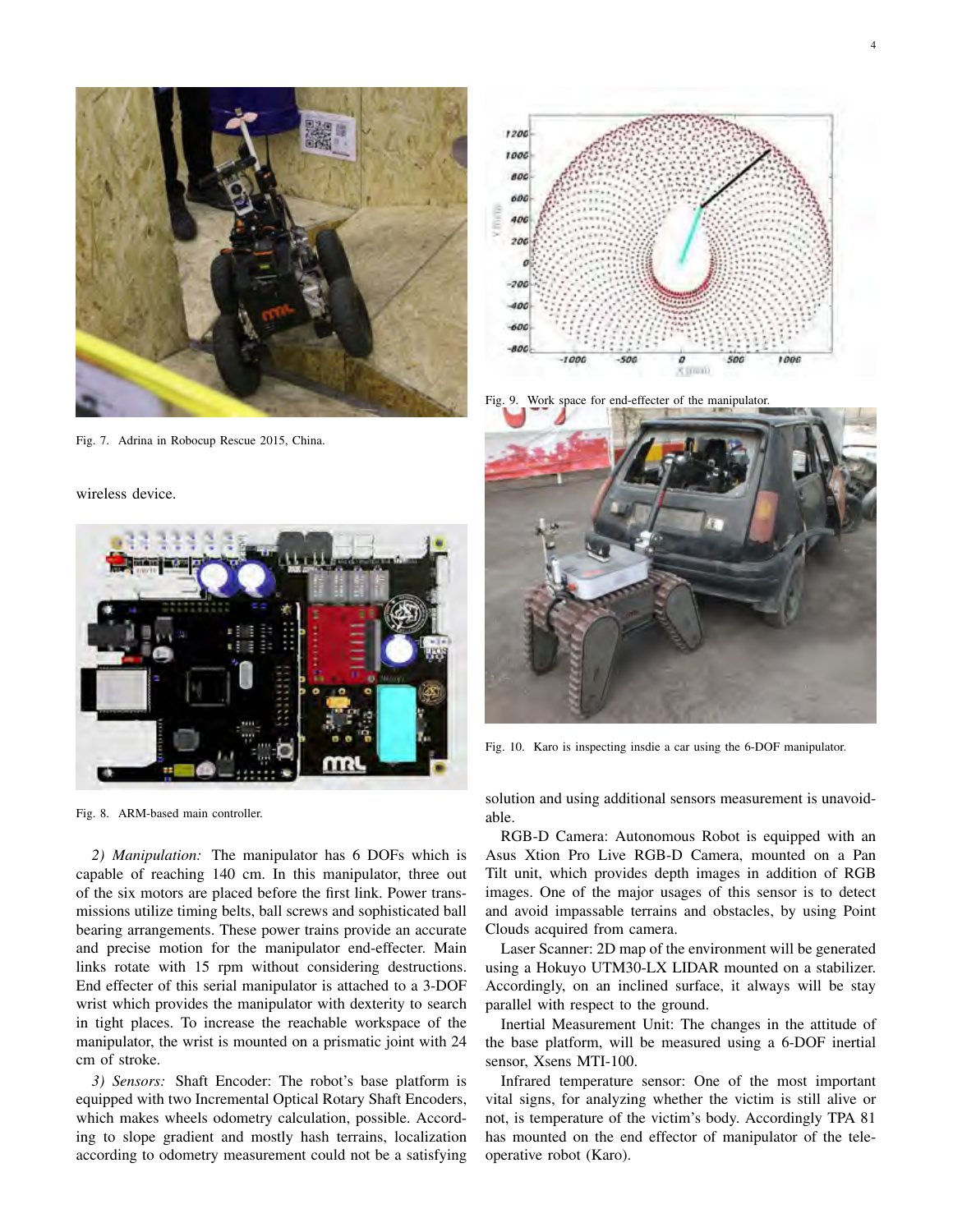CO2 sensor: In order to find out, whether the victim is breathing or not, "MQ-9" sensor is being used on Karo and Adrina.

Thermal Camera: Detection and position estimation of victims are being accomplished by equipping autonomous robot with a Thermal Image Optris PI230, which is capable of synchronous capturing of visual and thermal images.

Analog Cameras: Four analog cameras which are mounted on the manipulator and body of the tele-operative robot, assists operator to drive the robot and detect victims.

*4) Tele-Operative Robot (Karo) Locomotion:* There are three major categories of locomotion systems in the field of rescue, reconnaissance or Surveillance robots; wheeled, tracked, or legged systems. Tracked systems are mostly used because of their ability to move on uneven terrains and overcome to obstacles. Tracked locomotion system is chosen for Karo robot to obtain these abilities. The two tracked layout is augmented by flipper tracks on both the front and back, independently tilted, but those tracks are driven by the main track motors.



Fig. 11. Mechanical platform of karo.

*5) Dynamic Analysis of Tele-Operative Robot (Karo):* Using the kinetic and potential energy expressions, and applying Lagrange's equations for a constrained or unconstrained mobile robotic system, the dynamics model can be obtained. With considering a simplified model as shown in Figure 12, the minimum torque required for climbing a surface with slope of 45 is calculated. In order to avoid a cumbersome analysis, it is reasonable to choose the input torques such that they suffice the highest torques assumed to be applicable on the system.Newton's 2nd law can be written for the x direction:



Fig. 12. Free body diagram of the robot on the slope.

$$
\sum F_x = ma_x \tag{1}
$$

It can be assumed that the linear acceleration and the rotational acceleration of the wheels to be zero because the final speed of robot is to be rather small and constant.

$$
a_x = 0 \tag{2}
$$

$$
F_t = mg\sin\theta\tag{3}
$$

With an approximation we considered the robots mass as m=80 kg. This estimation should be made conservatively because the whole calculations should be repeated if the robot appeared to be heavier when it was completely designed:

$$
F_t = 554.4 N \tag{4}
$$

Writing the moment equation with respect to the center of one of the wheels, the desired torque is determined as follows:

$$
\sum M_0 = I\alpha \tag{5}
$$

$$
T_t = F_t r = 37.1 N.m
$$
 (6)

# *6) Power Transmission of Tele-Operative Robot (Karo):* The main movement of the robot is driven by two Maxon DC motors (200 W). The maximum speed is 0.75 m/s. In order to improve the abilities of running on some rough terrain, there are four swing arms fixed on the robot. They are driven by two Maxon DC motors (150 W) respectively. They can rotate 180 degrees, and can hold up the body. The tracks are made of polyurethane that has been glued on the timing belts in this system. This hand casting polyurethane is molded into particular shapes. Many grousers are equipped on the outside surface of the tracks symmetrical to reduce vibration and increase its climbing-up performance. There are many grousers on the inside surface of the tracks by which the power transmitted from the driving wheel to the tracks. They can

*7) Main Movement Gearbox:* In order to transfer the power, the DC actuator is coupled to the spiral bevel gearbox (ratio 1:3.55) by the intermediate shaft which is the input shaft of the gearbox. to create rotary motion of the traction belt in body and flippers. The bevel gearbox's body is the housing for bearings. Tapered bearings are used to support radial and axial loads that exerted by the bevel pinion and gear. Lock nut at the end of the pinion regulates the preload of the tapered bearings.

*8) Autonomous Robot (Adrina) Locomotion:* In order to provide an appropriate mobility on the field, the robot must perform a reasonable motion along the path. Once the intended velocities  $(\xi_I)$  obtained from the path, a set of specific inverse kinematic equations must be used so the robot could pose a correct configuration on the path. In this case, this configuration is a set of parameters indicating angular velocity of each wheel about its axis  $(\phi)$  and angular position  $(\beta)$ /velocity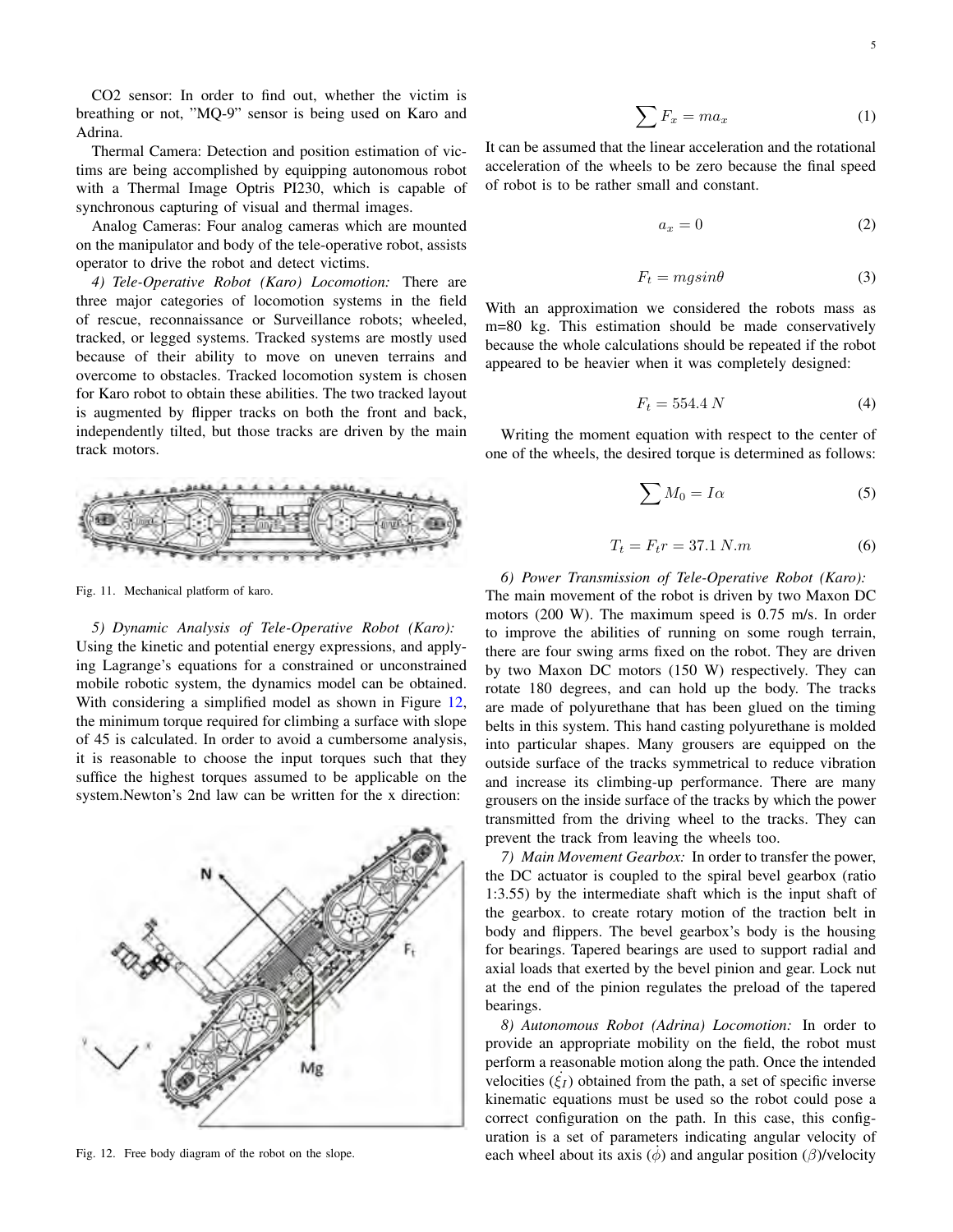

Fig. 13. Bevel gearbox assembly of Karo.

 $(\dot{\beta})$  of each steer joint. Following equation specifies these parameters by given velocity matrix [1].

$$
\begin{bmatrix} \sin(\alpha+\beta) & -\cos(\alpha+\beta)d & \cos(\beta) \end{bmatrix} R(\theta)\dot{\xi}_I - r\dot{\phi} + d\dot{\beta} = 0 \tag{7}
$$

Moreover, it convenient to assume the sliding constraint enforces that the component of the wheel's motion orthogonal to the wheel plane must be zero. So the following equations is used to obtain the angular position of steer joints  $(\beta)$  [2].

$$
\begin{bmatrix} \cos(\alpha+\beta) & \sin(\alpha+\beta) & l\sin(\beta) \end{bmatrix} R(\theta)\dot{\xi}_I = 0 \tag{8}
$$

*9) Autonomous Robot (Adrina) Suspension System:* Firstly, it is notable that the role of suspension system in mobile robots is different from a vehicle. While in a vehicle the goal is to provide good ride and handling performance, maintaining the steering control and insulating high frequency vibrations [3], Adrina's suspension system aims to:

- *•* Keeping the robot align in rough terrains.
- *•* Maintaining contact between every wheel and ground. In other word, distributing weight equally in every wheel, which results maximum overall traction force.
- *•* Improving advantage of the robot in obstacle climbing.
- Maintaining robots stability in uneven places.

There are several approaches in order to propose a suitable criterion for dynamic stability of wheeled mobile robots. Adrina has a double-wishbone suspension system on every wheel. The geometric parameters of suspension mechanism have been specified in order to maximize suspension working area. Also spring and damper properties have been calculated and estimated considering robots overall weight and the roughness of environment and the shape of the obstacles [4]. It is notable that stability analyze also has a huge impact on the appropriate suspension parameters.

## *B. Software*

*1) Simultaneous Localization and Mapping:* In the past years the use of Occupancy Grid Maps due to the need for key functions required for mobile robots such as localization, path planning, collision avoidance, have been increased [5]. The SLAM itself has been an active topic in the past decade. Since the USAR environments are unstructured and non-planarity, normal planar indoor solutions [6] are not applicable. Another downside is that they rely heavily upon accurate odometry which is noisy and uncertain or even unavailable. These facts trigger the need for a flexible SLAM system with full motion estimation. Recent research in this field [7] have resulted in developing a robust SLAM system with 6 DOF motion estimation. Improving the accuracy of the map, a modern LIDAR system with high update rate have been mounted on the robot too. In order to give an overall consideration of the disaster site to the firefighters instead of giving them piece by piece information, a map merging framework has been developed which finds transformation between two maps and merges them accordingly. Figure 14 shows a merged 2D map acquired by an autonomous and a tele-operative robot. In addition to 2D mapping, in order to generate a 3D model of environment, an open-source framework which is based on octrees and uses probabilistic occupancy estimation has been used [8]. The generated 3D model is used for detection of impassable trains in the environment.



Fig. 14. Illustrates the generated merged map by MRL autonomous and teleoperative robots at the final mission of RoboCup 2015.

*2) Autonomy, Path Planning and Navigation:* Navigating through the unknown USAR environment is the main task of the robots in the Robocup Rescue. Moreover they must collect information regarding the environment consisting victims positions, QR codes, objects and other points of interest. In order to achieve these goals, a highly modular system has been developed. It consists of several layers such as behavior control, global path planner and trajectory generation. The high level behavior of the robot chooses between moving towards a potential victim and exploring the environment. The global planner task is to find the goal points with the aim of maximum coverage and minimum distance travelled. It tries to find the shortest tour which covers the whole environment. Due to the fact that the environment is unknown and the map is unavailable its extremely challenging to find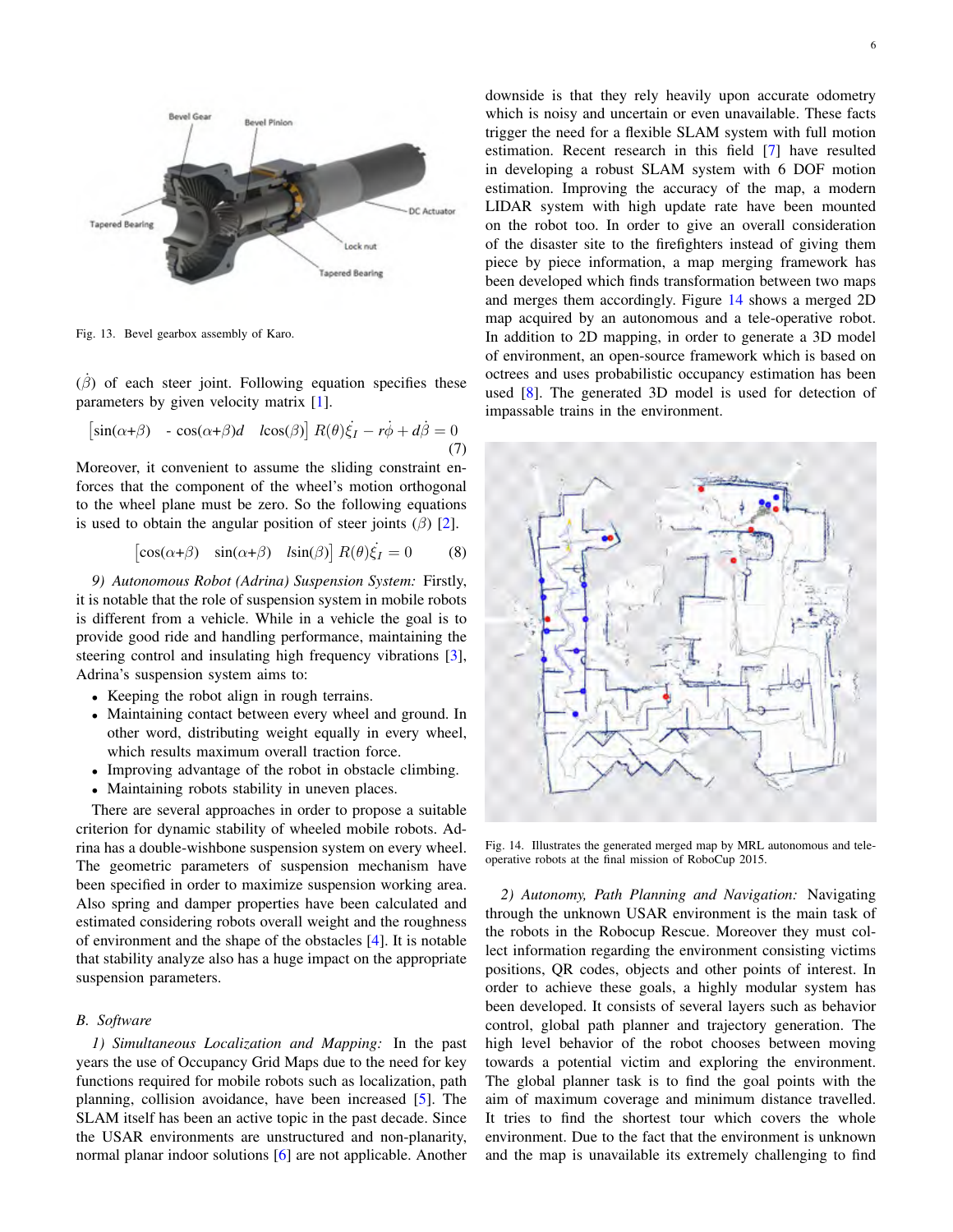the best tour, but as the map becomes larger, the output result becomes more reasonable. Another challenge of the global planner is that the task of finding the shortest tour is computationally expensive, accordingly the techniques for finding the shortest tour in the dynamic environments have been used and the results were promising. In contrast to other path planning methods, like wall following [9] or frontier exploration [10], the presented method significantly increases the performance of the robot. After finding the goal point and a path towards it, trajectory planner starts its job by generating trajectories that fit into the current state of the robot and the goal that it tries to reach. Since Adrina has a lot of motion constraints, the available trajectory generation methods [11] [12] don't provide a satisfying result; hence there was a need for developing a customized trajectory generator which fully accommodates with Adrina. Recovery behaviors [13] also have been developed so that when the robot is having a collision, they take over and handle the situation. Future works in this fields are multi robot support in global path planner, better detection of the topology of the environment, improving motion planning, failure recovery behaviors, etc.

# *C. Communication*

The robots have been equipped with UBIQUITI Networks 802.11a/b/g Bullet M5 Access Point/Bridge. Choosing IEEE 802.11a 5 GHz standard has allowed achieving the maximum efficiency without having the difficulties of 802.11b and 802.11g. 500MW power ensures robust signal to overcome long distances. Controlling tele-operated Robot, video and sound streaming, system diagnostics, sensors feedback, visualizing procedures and localization and mapping in a remote station are the most common usages of this type of communication.

# *D. Human-Robot Interface*

Human supervision and control of the robots are accomplished using two independent but closely packed software. Since they are integrated with ROS [13] as the middleware, and their cores are different (ROS does not have a built-in system to allow a single node to connect to multiple ROS cores), the task to create a integrated GUI is extremely difficult. They have to be designed in such a way that they seem like a single software. The colors for user interface are chosen based on their meaning, the controls are minimal and only provide a high level control over robots. They are also highly dynamic, thanks to rqt gui plug-in, their features can be adopted and customized as needed. The autonomous robot can be started in fully autonomous mode and the controls provided by the interface is just used for further diagnostics and confirmation of the victims. The tele-operative robot GUI is mainly used for visualization purposes such as video streaming and sensory data but it also controls the mapping and armed or unarmed state of the robot. The commands from station only sent to the robot if the state is armed, this feature ensures that no unintentional commands is sent to the robot, just like armed mode in UAV robots. In addition to joysticks, the tele-operative robot also can be controlled using keyboard or other types of controllers, using an abstract ROS node, which can be easily modified according to the type of joystick.



Fig. 15. a: Software system block diagram. b: GUI of human-robot interface.

# III. APPLICATION

## *A. Set-up and Break-Down*

In the rescue operation, it is desirable to set-up and break down the robot operation system in less than 10 minutes. An Operator Control Unit (OCU) including a small form factor PC, joystick, access point, antenna, monitor and waterproof case so that the operator can setup and drive in a user friendly environment.

#### *B. Experiments*

A simple test arena is provided in the laboratory to put the robots into the test. This test arena includes, stairs, inclined planes, step-fields, continuous and crossing ramps, pipe-steps, pipe-stars and victims.

# *C. Application in the Field*

Karo accomplished a mission in a fire station's test bench. This mission evaluated the robot's performance as a surrogate. this cooperation was arranged to put the technical features of the rescue robots in some prespective.

## IV. CONCLUSION

Several remarkable lessons, about robots' functionality, are learned from taking part in Robocup Rescue competitions and accomplishing several practicing missions; the most notable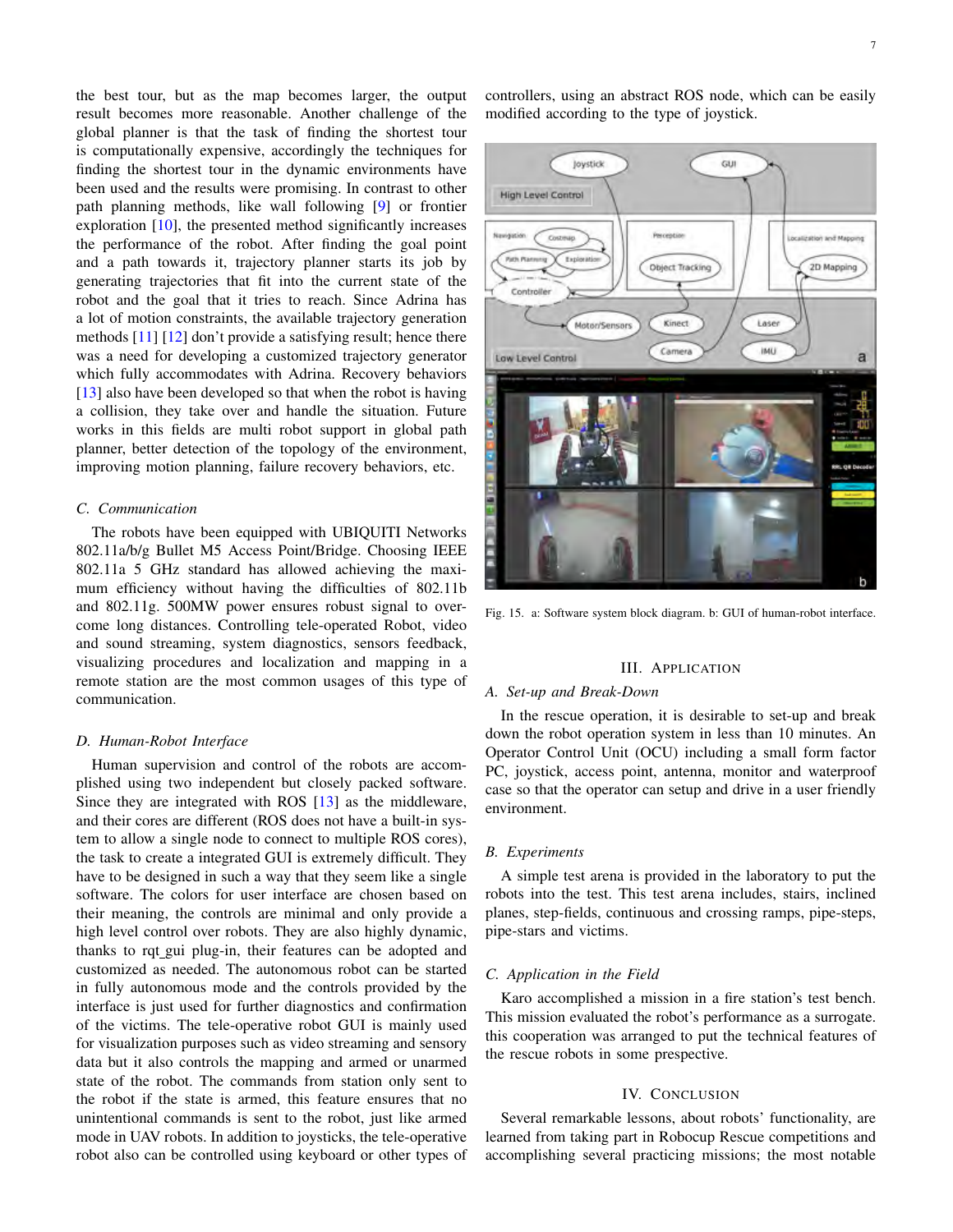

Fig. 16. Stairs and inclined planes are provided in the test arena inside the laboratory.

one is that developing different aspects of technology on rescue robots make them capable to execute their duties more decent, from a rudimentary task to more complicated ones. However, durability, stability and robustness are some gamechanger factors which prevent the performance of systems from decreasing during the time, regardless of condition's changes.



Fig. 17. Karo in a dark zone, evaluation test, Qazvin firefighter's training camp, Iran.



Fig. 18. Robot's vision system failed during reconnaissance in a smoky room.

# APPENDIX A TEAM MEMBERS AND THEIR CONTRIBUTIONS

| • Farshid Najafi                 | Supervisor                                       |
|----------------------------------|--------------------------------------------------|
| • Hamed Bagheri                  | Team leader, Electrical design                   |
| • Mehdi Dadvar                   | control system design                            |
| • Soheil Habibian                | Mechanical design                                |
| • Behzad Peykari                 | Mechanical design                                |
| • Alireza H.M.Hosseini           | Mechanical component                             |
| fabrication                      |                                                  |
| • Hossein Salehzadeh             | Embedded system programming                      |
|                                  | • Mohammadreza Ahadi Embedded system programming |
| • Sayed Mohammad Moshgfroush     | image processing,                                |
| Software Design                  |                                                  |
| • Fatemeh Norouziani             | Software Design                                  |
| • Melika Vahidifar               | Software Design                                  |
| • Mohammadreza Soltani           | Mechanical design                                |
| • Alireza Asgari                 | Mechanical design                                |
| • Reza Norouzi                   | Mechanical design                                |
| • Navid Bonakdar Hashemi         | Mechanical design                                |
| • Qazvin Islamic Azad University | Sponsor                                          |
|                                  |                                                  |

# APPENDIX B

# CAD DRAWINGS

Figure 19 illustrates the CAD drwings of Karo, teleoperative rescue robot, and Adrina, autonomous rescue robot.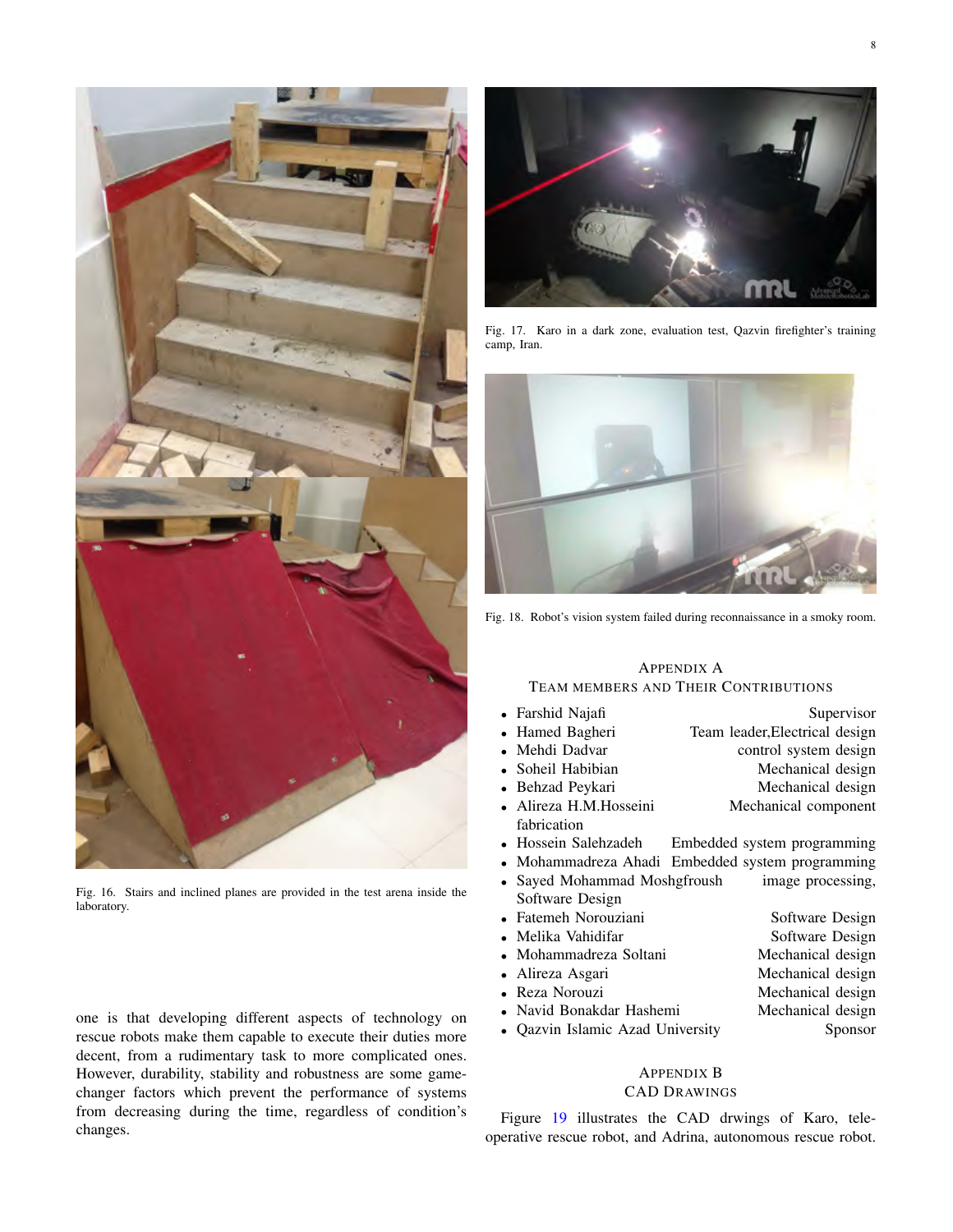

Fig. 19. a: CAD drawing of Karo Plus and the 6-DOF manipulator. b: CAD drawing of Adrina, the autonomous rescue robot.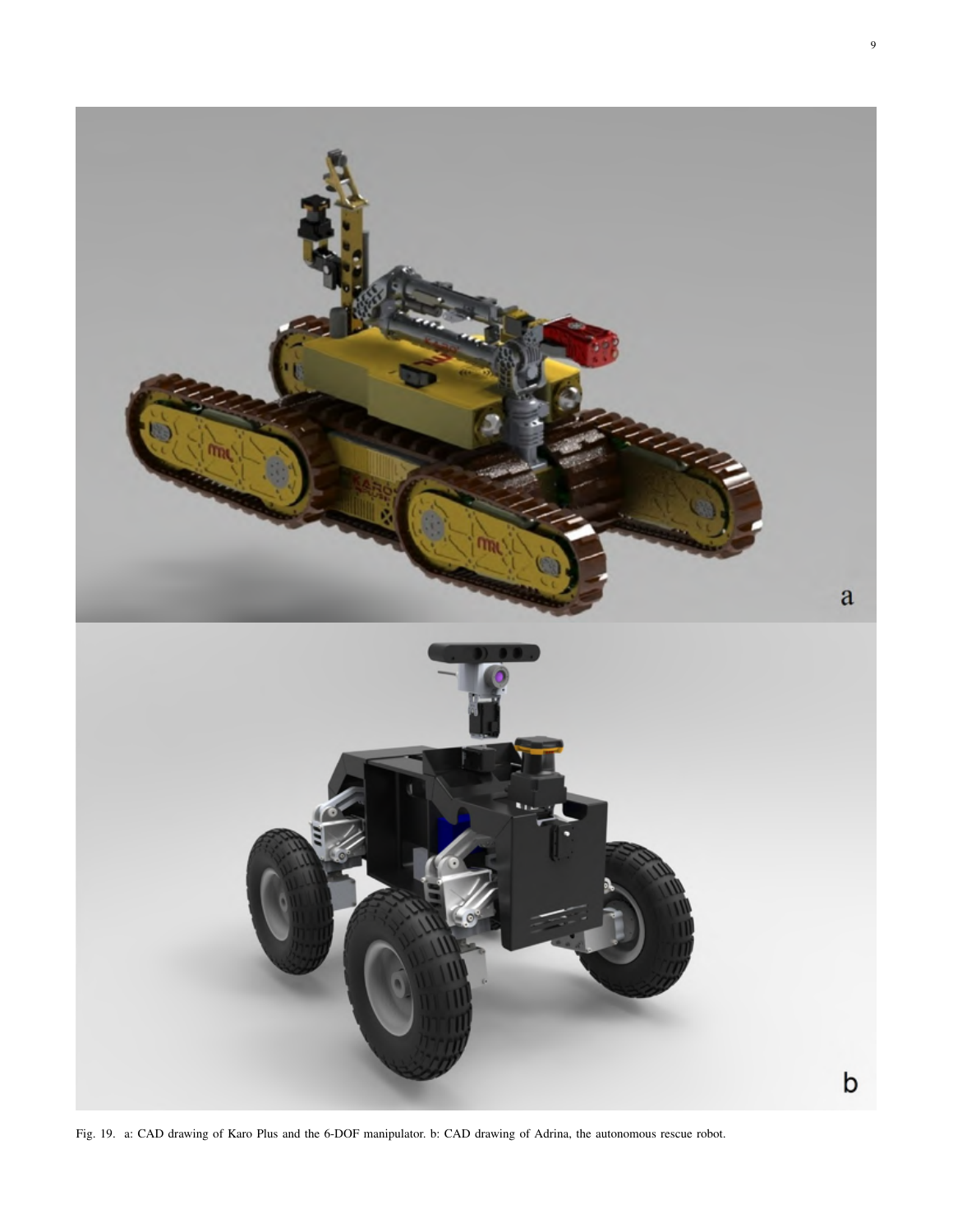TABLE I MANIPULATION SYSTEM

| Attribute                                    | Value                                 |
|----------------------------------------------|---------------------------------------|
| Name                                         | <b>KaroPlus</b>                       |
| Locomotion                                   | tracked                               |
| System Weight                                | 90kg                                  |
| Weight including transportation case         | 100kg                                 |
| Transportation size                          | $0.9 \times 0.8 \times 0.7$ m         |
| Typical operation size                       | $0.8 \times 0.6 \times 0.6 \text{ m}$ |
| Unpack and assembly time                     | $210$ min                             |
| Startup time (off to full operation)         | 8 min                                 |
| Power consumption (idle/ typical/ max)       | 60 / 560 / 1000 W                     |
| Battery endurance (idle/ normal/ heavy load) | $90/40/20$ min                        |
| Maximum speed (flat/ outdoor/ rubble pile)   | $0.8 / 0.6 / 0.3$ m/s                 |
| Payload (typical, maximum)                   | $1/3$ kg                              |
| Arm: maximum operation height                | $140 \text{ cm}$                      |
| Arm: payload at full extend                  | 1kg                                   |
| Support: set of bat. chargers total weight   | 5 <sub>kg</sub>                       |
| Support: set of bat. chargers power          | 300W (11-18V DC)                      |
| Support: Charge time batteries (80%/ 100%)   | $45/60$ min                           |
| Cost                                         | 35000 USD                             |

TABLE II AERIAL VEHICLE

| Attribute                                    | Value                                 |
|----------------------------------------------|---------------------------------------|
| Name                                         | Phantom 3 pro                         |
| Locomotion                                   | quadcopter                            |
| System Weight                                | 1.3kg                                 |
| Weight including transportation case         | 3kg                                   |
| Transportation size                          | $0.5 \times 0.5 \times 0.4 \text{ m}$ |
| Typical operation size                       | $0.6 \times 0.6 \times 0.2 \text{ m}$ |
| Unpack and assembly time                     | $10 \text{ min}$                      |
| Startup time (off to full operation)         | $2 \text{ min}$                       |
| Power consumption (idle/ typical/ max)       | 20 / 120 / 250 W                      |
| Battery endurance (idle/ normal/ heavy load) | 35 / 20 / 10 min                      |
| Maximum speed                                | $16 \text{ m/s}$                      |
| Payload                                      | $0.15$ kg                             |
| Cost                                         | 1100 USD                              |

# APPENDIX C

#### LISTS

#### *A. Systems List*

Table I lists several features of tele-operative rescue robot with manipulation system. Features of aerial vehicle is listed in table II. Table III includes information about the operator station.

## *B. Hardware Components List*

List of notable components of Karo, Adrina and the Operator station is provided in table IV.

| TABLE III               |  |
|-------------------------|--|
| <b>OPERATOR STATION</b> |  |

| Attribute                                    | Value                                 |
|----------------------------------------------|---------------------------------------|
| Name                                         | Operator Control Unit (OCU)           |
| System Weight                                | 5kg                                   |
| Weight including transportation case         | 5kg                                   |
| Transportation size                          | $0.7 \times 0.4 \times 0.3 \text{ m}$ |
| Typical operation size                       | $0.7 \times 0.4 \times 0.3 \text{ m}$ |
| Unpack and assembly time                     | 1 min                                 |
| Startup time (off to full operation)         | $5 \text{ min}$                       |
| Power consumption (idle/ typical/ max)       | 60 / 80 / 110 W                       |
| Battery endurance (idle/ normal/ heavy load) | 2/2/2h                                |
| Cost                                         | 3500 USD                              |

TABLE IV HARDWARE COMPONENTS LIST

| Part                                     | Brand & Model                   |                     | Num.           |
|------------------------------------------|---------------------------------|---------------------|----------------|
| <b>Maxon RE 50 200 W</b><br>Drive motors |                                 | <b>USD 588.50</b>   | 2              |
| Drive gears                              | <b>Planetary Gearhead GP 42</b> | <b>USD 322.25</b>   | $\overline{c}$ |
| Drive encoder                            | Encoder HEDS 5540               | <b>USD 99.88</b>    | $\overline{c}$ |
| Motor drivers                            | custom designed                 |                     | $\overline{c}$ |
| DC/DC                                    | <b>MKW50</b>                    | $\overline{USD}$ 50 | 5              |
| <b>Batteries</b>                         | Genstattu Lipo                  | <b>USD 230</b>      | 3              |
| Micro controller                         | <b>LPC1768</b>                  | $\overline{USD 8}$  | 6              |
| Computing Unit                           | Intel Mini PC                   | <b>USD 500</b>      |                |
| WiFi Adapter                             | <b>UBNT Bullet M5</b>           | <b>USD 90</b>       |                |
| <b>IMU</b>                               | <b>X</b> sens                   | 1200                |                |
| Cameras                                  | Hi-vision cctv                  | <b>USD 25</b>       |                |
| <b>Infrared Camera</b>                   | Optris thermal camera           | <b>USD 6000</b>     |                |
| 6-axis Robot Arm                         | custom designed                 |                     |                |
| Aerial Vehicle                           | Phantom-3                       | <b>USD 1100</b>     |                |
| Rugged Operator Laptop                   | <b>Intel Mini PC</b>            | <b>USD 500</b>      |                |

TABLE V SOFTWARE LIST

| Name              | Version | License    | Usage   |
|-------------------|---------|------------|---------|
| <b>Ubuntu</b>     | 14.04   | open       |         |
| <b>ROS</b>        | Indigo  | <b>BSD</b> |         |
| <b>PCL [14]</b>   | 1.7     | <b>BSD</b> |         |
| OpenCV [15], [16] | 2.4.8   | <b>BSD</b> |         |
| Hector SLAM [7]   | 0.3.4   | <b>BSD</b> | 2D SLAM |
| Octomap           | 1.6.9   | <b>BCD</b> |         |

## *C. Software List*

Table V includes list of all relevant software packages which is used in the robots software system.

#### **REFERENCES**

- [1] M. Lauria, S. Shooter, and R. Siegwart, "Topological analysis of robotic nwheeled ground vehicles," in *the 4th International Conference on Field and Service Robotics*, 2003.
- [2] M. Lauria, I. Nadeau, P. Lepage, Y. Morin, P. Giguere, F. Gagnon, D. Letourneau, and F. Michaud, "Design and control of a four steered wheeled mobile robot," in *IEEE Industrial Electronics, IECON 2006 - 32nd Annual Conference on*. IEEE, 2006, pp. 4020 – 4025.
- [3] J. Happian-Smith, "Introduction to modern vehicle design." Elsevier, 2000.
- [4] J. Wong, "Terramechanics and off-road vehicle engineering." Elsevier, 2009.
- [5] S. Thrun, "Learning occupancy grids with forward models," in *Autonomous Robots*. Springer, 2003.
- [6] G. Grisetti, C. Stachniss, and W. Burgard, "Improved techniques for grid mapping with rao-blackwellized particle filters," in *IEEE Transactions on Robotics*. IEEE, 2007.
- [7] S. Kohlbrecher, J. Meyer, O. von Stryk, and U. Klingauf, "A flexible and scalable slam system with full 3d motion estimation," in *International Symposium on safety, Security, and Rescue Robotics*. IEEE, 2011.
- [8] A. Hornung, K. M. Wurm, M. Bennewitz, C. Stachniss, and W. Burgard, "An efficient probabilistic 3d mapping framework based on octrees armin hornung," in *Autonomous Robots Journal*. Springer, 2013.
- [9] P. van Turennout, G. Honderd, and L. J. van Schelven, "Wall-following control of a mobile robot," in *Robotics and Automation*. IEEE, 1992.
- [10] S. Kohlbrecher, J. Meyer, T. Graber, K. Petersen, U. Klingauf, and O. von Stryk, "Hector open source modules for autonomous mapping and navigation with rescue robots." RoboCup Symposium 2013, 2013.
- [11] D. Fox, W. Burgard, and S. Thrun, "The dynamic window approach to collision avoidance," in *IEEE Robotics and Automation Magazine*, vol. 4. IEEE, 1997, pp. 23–33.
- [12] B. Gerkey and K. Konolige, "Planning and control in unstructured terrain," in *International Conference on Robotics and Automation*. IEEE, 2008.